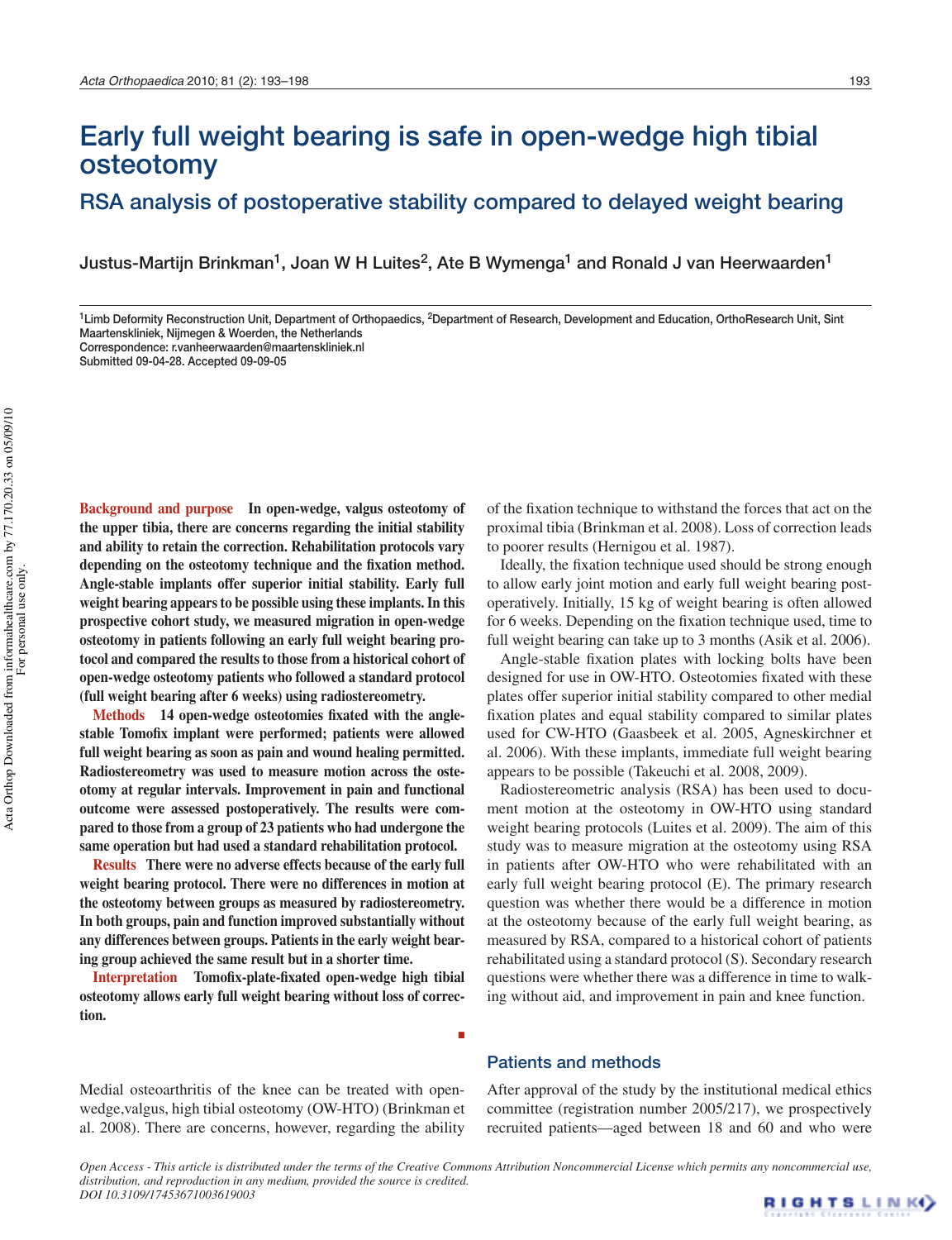+Ry (internal rotation)



Figure 1. The OW-HTO, Tomofix implant and tantalum beads used for RSA.

Distal  $+R<sub>z</sub>$ (varus rotation) Ventral +Tz

Proximal

+Ty

+Tx | Lateral

Figure 2. The 6 possible directions of migration are shown schematically. T: transalation in mm; R: rotation in degrees; x: transverse axis; y: longitudinal axis; z: sagittal axis.

Medial

 $+Rx$ (ventral tilt)

scheduled for HTO—between December 2005 and December 2006. They formed the E group.

The patients in the standard weight bearing group  $(S)$  (n = 23) had previously been enrolled in a randomized controlled trail of open-wedge versus closed-wedge HTO, between December 2001 and August 2004, based on the same inclusion criteria as used in this study (Luites et al. 2009).

Both groups involved patients with medial knee osteoarthritis, with a varus deformity smaller than 12°. Exclusion criteria were rheumatoid arthritis, insufficiency of the medial collateral ligament, patella-femoral complaints, previous knee surgery, and/or a BMI of > 30. The aim was an overcorrection to a mechanical axis of 3° valgus.

Two experienced surgeons performed all osteotomies in both groups using standard surgical techniques. In the resultant opening, a ChronOS β-tricalcium phosphate wedge (Mathys, Bettlach, Switzerland) was inserted to facilitate bone growth. All osteotomies were fixated with the medial TomoFix plate (Figure 1) and screws (Synthes GmbH, Oberdorf, Switzerland). In the S group, a standard postoperative weight bearing protocol was used: 10–15 kg for 6 weeks and full weight bearing thereafter. The patients in the E group were allowed partial weight bearing (15 kg) until pain and wound healing permitted full weight bearing during the first 2 weeks. All patients were asked to record weight bearing in a diary to document time to full weight bearing.

Migration was measured using RSA; 5 to 9 tantalum beads (1.6 mm) were inserted in the proximal and distal ends of the osteotomy with a special instrument (Mathys, Bettlach, Switzerland) at the time of operation (Figure 1). Digital baseline RSA radiographs (165 d.p.i. and 11-bit gray scale resolution) were made with a digital radiology system (Agfa-Gevaert AG, Rijswijk, the Netherlands), within 1 week postoperatively after mobilization of the patient. Follow-up images were planned at 3 and 6 weeks, and 3 and 12 months post-

operatively. RSA-CMS software (version 4.3.1.0 20041006 beta; Medis, Leiden, the Netherlands) was used to analyze the radiographs and calculate migration (Vrooman et al. 1998). Migration was defined as motion of the center of gravity of the proximal tibial part relative to the distal tibial part in mm, in all 3 directions and in degrees (°) around all 3 axes (Figure 2) (Valstar et al. 2005). The mean migration in all directions was calculated at all postoperative follow-up moments, as was the increase in migration during three intervals: from 0 to 6 weeks, from 6 weeks to 3 months, and from 3 months to 12 months. Movement was classified as:  $< 1$  mm or  $2^{\circ}$  in any direction, stable, or  $> 1$  mm or  $2^{\circ}$  in 1 or more directions, which is (possibly) clinically relevant migration.

To assess the detection limit, double examinations were done in all patients at the 6-week follow-up evaluation. These radiographs were used to calculate the upper limits of the 99% confidence interval (CI) (Mjoberg 1986). The detection limit was 0.2 mm, 0.1 mm, and 0.3 mm for the translations in the x, y, and z directions and 0.8°, 0.8°, and 0.4° for the rotations about the x, y, and z axes, respectively, which is sufficient to detect motion considered possibly clinically relevant.

Knee function was measured clinically preoperatively, at 6 weeks and at 3, 6, and 12 months postoperatively using the WOMAC, Lysholm and KOOS scores; pain was assessed on a visual analog scale (VAS). Patients documented the amount of weight bearing and use of a walking aid (crutches or cane) in a diary each day during the first 6 weeks and every week thereafter until they walked without any aid. Standard AP and lateral radiographs were taken postoperatively during the first week and after 6 and 12 months to assess bone healing.

The time until walking without a walking aid, VAS pain score, Lysholm knee function score, and motion at the osteotomy at the 6-week, 3-month, and 12-month follow-up and measurement intervals on RSA analysis from the E group were compared to the data from the S group.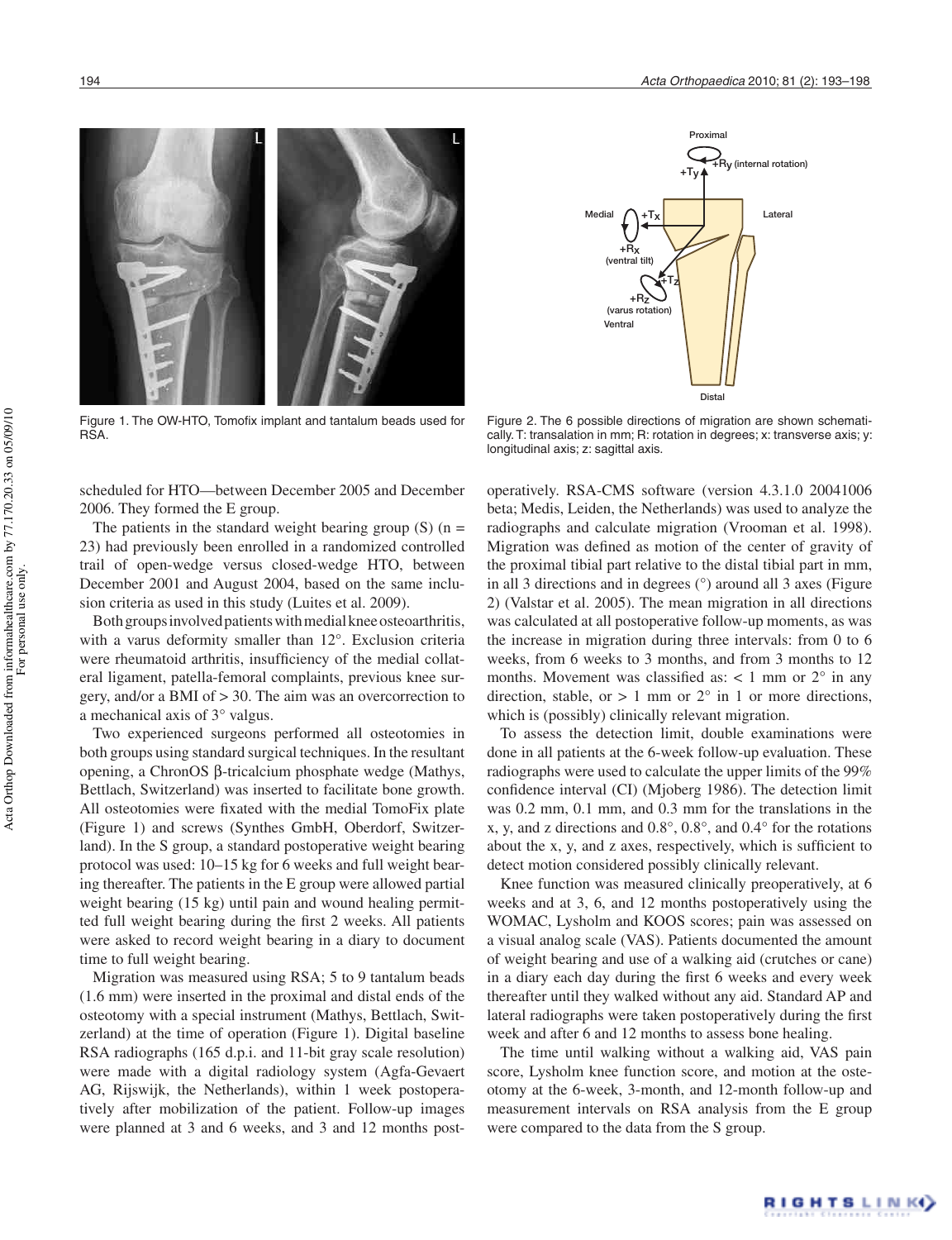Table 1. Preoperative patient characteristics for the early weight bearing (E) group and the standard weight bearing (S) group. Mean (SD)

| F<br>S<br>p-value<br>49 (8)<br>Age<br>53(8)<br>0.1                                                                                                                                                                                                                                                                                                           |  |
|--------------------------------------------------------------------------------------------------------------------------------------------------------------------------------------------------------------------------------------------------------------------------------------------------------------------------------------------------------------|--|
|                                                                                                                                                                                                                                                                                                                                                              |  |
| 81(11)<br>Weight<br>86 (12)<br>0.3<br>Height<br>176(11)<br>177(8)<br>0.4<br>26(3)<br>28(3)<br><b>BMI</b><br>0.1<br>$6.0^{\circ}$ (2.8°)<br>$5.0^{\circ}$ (2.6)<br>0.3<br>Varus angle pre-op<br>$8.9^{\circ}$ (2.4°)<br>$8.1^\circ$ (3.1)<br>0.3<br><b>Planned correction</b><br>VAS pain<br>51(25)<br>56 (22)<br>0.6<br>Lysholm<br>63 (16)<br>0.3<br>57 (16) |  |

#### *Statistics*

To detect a significant difference in migration of 0.7 mm and/ or 1.1° between the groups, sufficient to detect a clinically relevant difference in migration, 13 individuals in the E group would be required, according to an a priori performed power calculation with  $\alpha = 0.05$ , power = 90%, and n = 23 in the S group. To find possible confounding factors, Student's t-test was used to detect preoperative differences in the patient characteristics between the groups. The non-parametric Wilcoxon signed rank sum test was used to detect increases in clinical scores and migration between 2 consecutive follow-up times within each group. The Mann-Whitney U test was used to compare the clinical scores, pain, and migration exceeding the detection limit between groups at different preoperative and postoperative follow-up times. Fisher's exact test was used to analyze differences between both groups in the number of patients with clinically relevant migration at the osteotomy, patients with a walking distance of less than 1 km, and patients using a walking aid. Tests were two-sided and probability values less than 0.05 were considered statistically significant. SPSS software version 12.0.1 was used to perform the statistical analyses.

## **Results**

14 osteotomies were performed in 14 patients (10 males) with a mean age of 49 years (SD 9), a mean weight of 81 kg (SD 11), without any complications. The mean varus angle preoperatively was 6° (SD 3). The mean angle of correction was 9° (SD 2). The preoperative patient characteristics of the early weight bearing (E) group did not differ statistically significantly from those of the standard weight bearing (S) group (Table 1). Also, the distance patients could walk preoperatively and the preoperative VAS and Lysholm scores were not statistically significantly different. Postoperatively, one complication occurred. A wound infection was diagnosed 5 weeks postoperatively and treated successfully with antibiotics and wound debridement. All osteotomies had healed at 12 months.

The time to full weight bearing in the E group ranged between 15 and 39 days (mean 26, SD 8). Pain during walking at the moment of full weight bearing ranged from 0 to 40 (mean 21, SD 14). 2 patients walked without crutches within 3 weeks of surgery. 6 weeks postoperatively, 7 patients walked without the support of a walking aid, 6 patients walked with a cane, and the patient with the wound infection used 2 crutches. There was no association between the use of a cane and the KOOS pain score or KOOS function score at 6 weeks. At 8 weeks, 3 more patients stopped using the cane and within 3 months, none of the patients needed support. This was statistically significantly different from the S group at 3 months ( $p =$ 0.005). All the patients in the S group used crutches at the 6-week follow-up, as prescribed in the protocol. At 3 months, 12 of the 23 patients did not use crutches, and at 6 months all patients except one were able to walk without support. In the E group, 10 patients could walk a distance of more than 1 km at 3 months; this was statistically significantly more than in the S group ( $p = 0.04$ ), in which 7 patients could walk more than 1 km. Pain decreased statistically significantly ( $p < 0.005$ ) in all E-group patients during the first year, from a mean of 51 (SD 25) to a mean of 14 (SD 12)—a mean decrease of 38 (SD 28) points. This was not statistically significantly different ( $p =$ 0.3) compared to the improvement in the S group (mean 25, SD 28). The improvement in the Lysholm score in the E group at 6 weeks (mean 7, SD 31) was not statistically significant  $(p = 0.4)$ ; nor did it differ significantly from the improvement in the S group (mean 2, SD 23) ( $p = 0.6$ ). At the 6-month and 12-month follow-up, the mean Lysholm score had improved statistically significantly ( $p = 0.009$  and  $p = 0.003$ , respectively). At 12 months, the improvement in the Lysholm score in the E group (mean 19, SD 20) was not statistically different from that in the S group (mean 20, SD 14) ( $p = 0.9$ ).

The overall satisfaction of the patients at the 12-month follow-up was "excellent" in 9 patients, while 4 patients scored "good". 1 patient scored "fair", and as joint degeneration progressed, he received a total knee arthroplasty 14 months postoperatively. 16 patients in the S group were satisfied, 5 of whom scored "good" and 5 of whom scored "excellent". The other 9 patients scored "satisfied"; 5 patients scored "fair" and 2 patients scored "poor". In the E group, all KOOS scores and all WOMAC scores had improved statistically significantly at the 6-month follow-up  $(p < 0.05)$  (Table 2).

#### *RSA results*

The mean migrations in the E group found at 3 follow-up times (Table 3) and the mean migrations found during the time intervals (Table 4) were small and within the measurement error in all directions. At 1 year, 12 patients had migration grade 1 (less than 1 mm or 2° in one or more directions) and 2 patients (14%) had grade 2 (more than 1 mm or 2° in one or more directions). At any of the follow-up times, there were no statistically significant differences between groups in the number of osteotomies that migrated more than what was con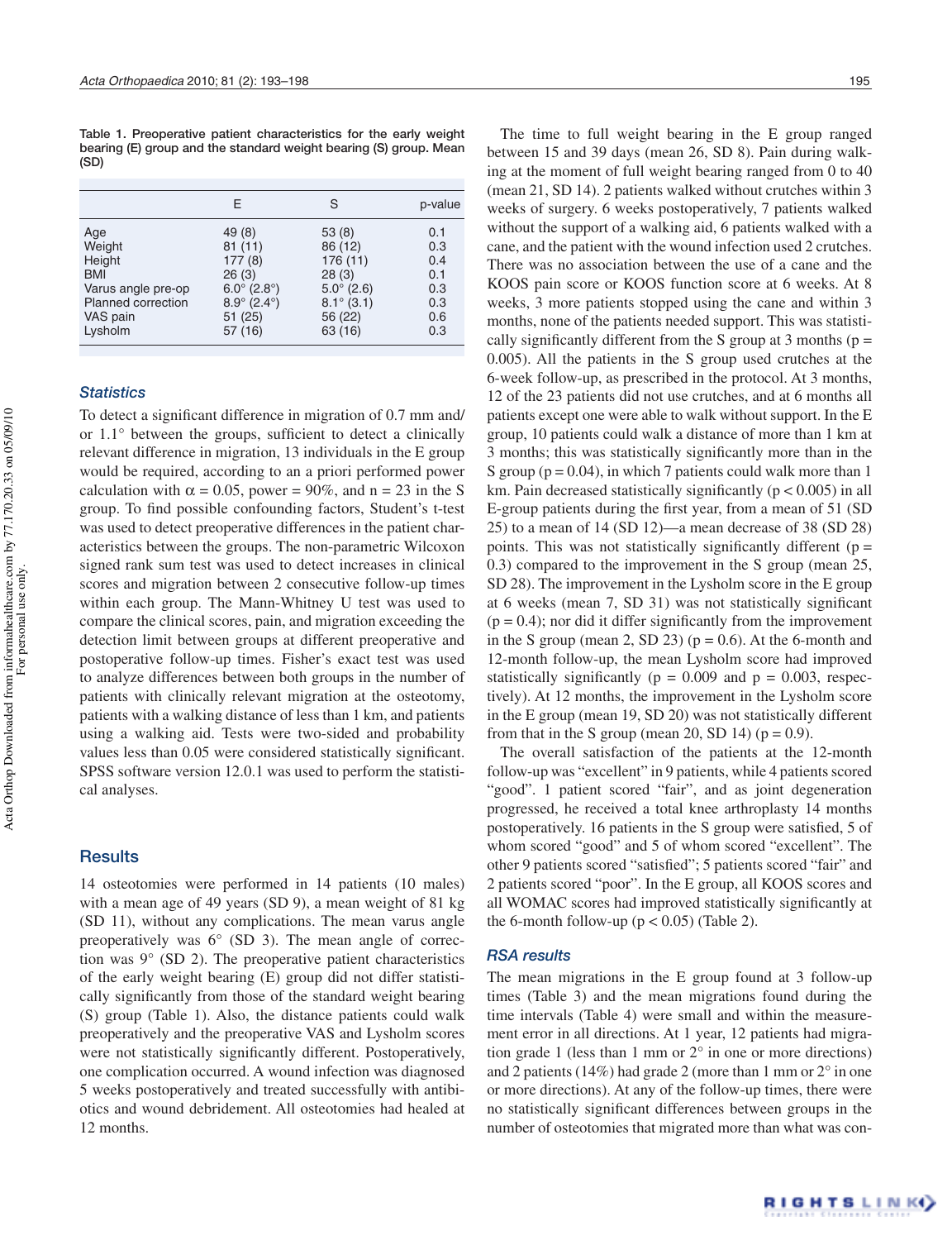Table 2. KOOS, WOMAC and Tegner scores preoperatively and at the postoperative follow-up times for the early weight bearing (E) group. Mean (SD)

| Score                                                                           | Preop-<br>eratively                                          | 6 weeks                                                                                  | 3 months                                                            |                                                                                                                | 6 months 12 months                                                                                                             |
|---------------------------------------------------------------------------------|--------------------------------------------------------------|------------------------------------------------------------------------------------------|---------------------------------------------------------------------|----------------------------------------------------------------------------------------------------------------|--------------------------------------------------------------------------------------------------------------------------------|
| <b>KOOS</b><br>Pain<br>Symptom<br>ADL<br>Sp/Rec<br>QOL<br><b>WOMAC</b><br>Total | 43 (17)<br>47 (14)<br>47 (18)<br>21(20)<br>35(11)<br>49 (16) | 67 $(23)$ <sup>a</sup><br>54 (12)<br>67(18)<br>20(22)<br>36(12)<br>$30(17)$ <sup>a</sup> | 68 (22) a<br>52 (14)<br>69 (21) a<br>37(30)<br>40 (18)<br>28 (20) a | 78 (21) a<br>58 $(11)$ <sup>a</sup><br>77 (26) a<br>47 (32) a<br>44 (16) <sup>a</sup><br>$21(22)$ <sup>a</sup> | 74 (19) a<br>60 $(15)$ <sup>a</sup><br>76 (19) a<br>41 $(27)$ <sup>a</sup><br>49 $(11)$ <sup>a</sup><br>17 $(14)$ <sup>a</sup> |
| Pain<br><b>Stiffness</b><br><b>Function</b><br><b>TEGNER</b>                    | 11(4)<br>3(1)<br>36 (12)<br>1.9(1.4)                         | <b>a</b><br>6(4)<br>$2(1)$ a<br>$23(12)$ <sup>a</sup>                                    | $6(5)$ a<br>$2(1)$ a<br>$21(14)$ <sup>a</sup>                       | 4 $(4)$ a<br>1 $(1)$ a<br>15 $(18)$ <sup>a</sup><br>2.9(1.6)                                                   | $4(4)$ a<br>1 $(1)$ a<br>16 $(13)$ <sup>a</sup><br>3.1(1.5)                                                                    |

ADL: activities of daily living; Sp/Rec: sport/recreation; QOL: quality of life.

**a** p < 0.05 relative to the preoperative score.

Table 3. Migration in the early weight bearing (E) group and the standard weight bearing (S) group at 3 follow-up times. Values are translation (T) in mm and rotation (R) in degree.

| Follow-up<br>F |                            |                  |                            |                  |  |  |
|----------------|----------------------------|------------------|----------------------------|------------------|--|--|
| Axis           | Mean (SD)                  | (Range)          | Mean (SD)                  | (Range)          |  |  |
| 6 weeks        |                            |                  |                            |                  |  |  |
| Tx             | $-0.02(0.36)$              | $(-0.70 - 0.60)$ | $0.17(0.24)$ <sup>b</sup>  | $(-0.09 - 0.84)$ |  |  |
| Ty             | $-0.10(0.24)$              | (-0.75–0.27)     | $-0.15(0.19)$ <sup>b</sup> | $(-0.64 - 0.19)$ |  |  |
| Tz             | $-0.01(0.14)$ c            | $(-0.20 - 0.30)$ | $-0.19(0.37)$ b, c         | $(-0.79 - 0.46)$ |  |  |
| <b>Rx</b>      | $-0.16(0.74)$              | (-1.18–1.78)     | $-0.57(0.89)$ <sup>b</sup> | $(-3.20 - 1.03)$ |  |  |
| Ry             | $-0.16(0.52)$              | $(-0.92 - 0.60)$ | $-0.15(0.60)$              | $(-1.70 - 0.80)$ |  |  |
| <b>Rz</b>      | $-0.01(0.67)$              | $(-1.69 - 1.04)$ | $-0.05(0.66)$              | $(-1.79 - 1.10)$ |  |  |
| 3 months       |                            |                  |                            |                  |  |  |
| Tx             | $-0.01(0.40)$              | $(-0.86 - 0.69)$ | $0.14(0.24)$ <sup>b</sup>  | $(-0.27 - 0.71)$ |  |  |
| Ty             | $-0.13(0.22)$              | (-0.75–0.19)     | $-0.17(0.25)$ <sup>b</sup> | (-0.74–0.22)     |  |  |
| Tz             | $-0.05(0.20)$              | $(-0.50 - 0.32)$ | $-0.17(0.33)$ b            | $(-0.78 - 0.40)$ |  |  |
| <b>Rx</b>      | $-0.41(0.99)$              | (-2.11–2.17)     | $-0.88(1.47)$ <sup>b</sup> | $(-6.14 - 1.49)$ |  |  |
| Ry             | $-0.09(0.58)$              | (-1.18–0.94)     | $-0.05(0.47)$              | $(-0.84 - 0.73)$ |  |  |
| <b>Rz</b>      | 0.06(0.75)                 | (-1.72–1.42)     | 0.16(0.54)                 | $(-0.79 - 1.04)$ |  |  |
| 12 month       |                            |                  |                            |                  |  |  |
| Tx             | $-0.03(0.40)$              | $(-0.81 - 0.73)$ | 0.07(0.25)                 | $(-0.43 - 0.58)$ |  |  |
| Ty             | $-0.18(0.27)$ <sup>a</sup> | $(-0.97 - 0.16)$ | $-0.29(0.49)$ <sup>b</sup> | $(-1.83 - 0.14)$ |  |  |
| Tz             | $-0.08(0.21)$              | (-0.53–0.35)     | $-0.23(0.32)$ <sup>b</sup> | $(-0.76 - 0.53)$ |  |  |
| <b>Rx</b>      | $-0.73(0.88)$ <sup>a</sup> | $(-2.26 - 0.60)$ | -1.18 (1.12) b             | (-4.45–0.73)     |  |  |
| Ry             | $-0.07(0.51)$              | $(-0.89 - 0.75)$ | 0.12(0.67)                 | $(-0.78 - 2.06)$ |  |  |
| Rz             | 0.19(0.82)                 | (-1.76–1.46)     | 0.45(0.86)                 | $(-0.68 - 2.06)$ |  |  |

In 1 patient in the S group, the postoperative RSA radiograph was missing; for this patient, the 6-week result served as baseline.

**a,b** Significant migration (2-sided, p < 0.05) at the follow-up within the **<sup>a</sup>** E and **b** S groups, tested with the Wilcoxon test, but not clinically relevant.

**<sup>c</sup>**Significant difference in migration (2-sided, p < 0.05) in the S group compared with the E group, tested with the Mann–Whitney U test, but migrations were below the detection limit.

sidered clinically significant (grade 2). In both grade-2 cases of the E group, the only possibly clinically relevant migration was rotation in the dorsal direction around the x-axis (poste-

Table 4. Increases in migration in the early weight bearing (E) group and the standard weight bearing (S) group from 6 weeks to 3 months and from 3 to 12 months postoperatively. Values are translation (T) in mm and rotation (R) in degree.

|           | $1.5 - 3$ months           | 3-12 months                | 1.5 $-3$ months $3-12$ months |                |  |
|-----------|----------------------------|----------------------------|-------------------------------|----------------|--|
| Tx        | 0.01(0.08)                 | $-0.02(0.09)$              | $-0.03(0.23)$                 | $-0.07(0.21)$  |  |
| Ty        | $-0.04(0.06)$ <sup>a</sup> | $-0.04(0.07)$ <sup>a</sup> | $-0.02(0.24)$                 | $-0.13(0.37)$  |  |
| Tz        | $-0.07(0.17)$              | $-0.02(0.11)$              | 0.02(0.20)                    | $-0.06(0.23)$  |  |
| <b>Rx</b> | $-0.25(0.35)$ <sup>a</sup> | $-0.30(0.47)$ <sup>a</sup> | $-0.29(0.82)$                 | $-0.40(0.89)$  |  |
| Ry        | 0.07(0.48)                 | 0.02(0.25)                 | 0.06(0.45)                    | 0.21(0.55)     |  |
| <b>Rz</b> | 0.07(0.20)                 | $0.12(0.18)$ <sup>a</sup>  | 0.10(0.39)                    | $0.29(0.55)$ b |  |

**a, b** Significant increase (2-sided, p < 0.05) during the time intervals within the **<sup>a</sup>** E and **b** S groups, tested with the Wilcoxon test, but not clinically relevant.

rior tilting). Both had different migration patterns during the follow-up period, which resulted in a posterior tilt of over 2° at 1 year. In one case, the posterior tilt was 0.3° at 3 weeks, then increased to 1.1° at 6 weeks, and to 2.1° at 3 months; thereafter, it stabilized. This patient started full weight bearing at day 34 and was using a cane until week 11. In the other case, the posterior tilt was 1.0° in the first 3 weeks, increasing gradually to 1.2° at 6 weeks and 1.5° at 3 months, and with a further increase to 2.3° at 1 year. This patient started full weight bearing at day 31 and was using a cane until week 12.

The RSA data of the E group were compared to the RSA data of the S group (Tables 3 and 4). In the S group of 23 patients, 7 cases showed grade-2 migrations at 1 year. In 1 of these 7, the lateral cortex of the tibia fractured intraoperatively. During the first 6 weeks of partial weight bearing, the proximal tibial part tilted 3.0° posteriorly. This posterior tilt increased between 6 weeks and 3 months to 6.1°. After that, it rotated in the opposite direction. At 12 months, this had resulted in a migrated position of 4.4° posterior tilt, a varus rotation of 2°, and 2 mm of posterior translation. In 4 osteotomies, migrations gradually increased until 6 months, with small increases in the second half-year, resulting in a posterior tilt ranging between 2.0 and 2.4. 3 of the patients only stopped using crutches between 3 and 6 months postoperatively. 2 cases showed migration, which gradually increased during the first year, resulting in varus rotation  $(2.1^{\circ}$  and  $2.0^{\circ})$  around the z-axis. One patient who stopped using crutches between 3 and 6 months postoperatively also had 2.1° of medial rotation around the y-axis. As in the E group, the 7 grade-2 cases in the S group did not migrate more than what was considered possibly clinically significant in the second half-year, and were considered stable at 1 year.

There were no statistically significant differences in mean migration between groups at any of the follow-up times for RSA measurement or time intervals between the follow-ups.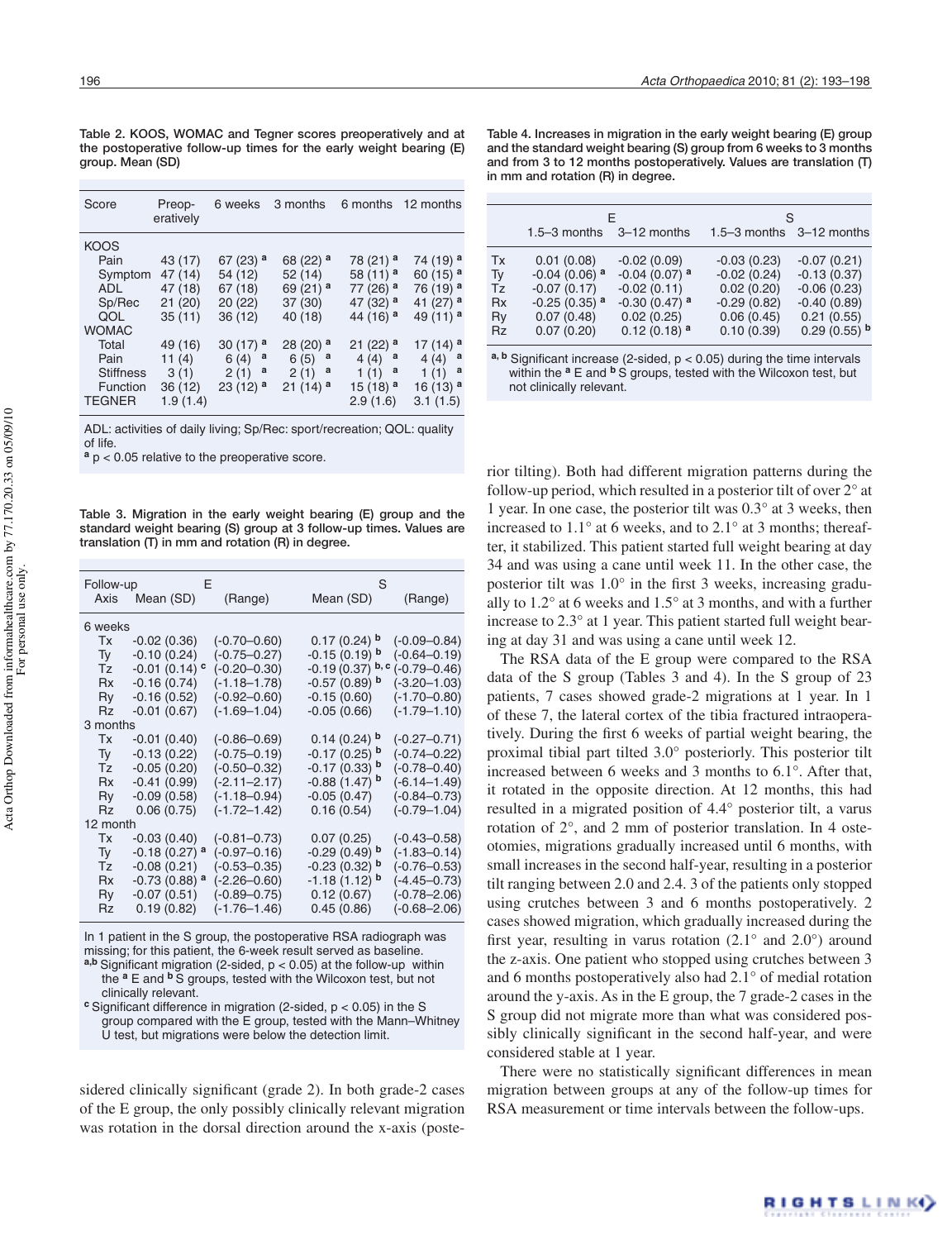### **Discussion**

In this series of OW-HTO patients, full weight bearing was allowed as soon as wound healing and pain permitted it, but no loss of correction and no adverse effects occurred. There was no difference in motion at the osteotomy between groups at any of the time points, as measured by RSA. At the 1 year follow-up in the E group, varus rotation—which might influence leg alignment—was small (mean 0.2°, SD 0.8) and posterior tilt—which might influence slope—was also small (mean 0.7º, SD 0.9).

Because of the early weight bearing, patients regained knee function in a shorter time. Pain and knee function scores were not, however, influenced by the weight bearing protocol; in both groups, they improved statistically significantly and were nearly equal at 1 year.

In HTO, the implant used for fixation should be able to retain the correction achieved at the time of surgery. RSA has been used in vitro as well as in clinical studies to measure initial fixation stability and postoperative stability at specific intervals after HTO (Gaasbeek et al. 2005, Luites et al. 2009, Magyar et al. 1999, Pape et al. 2004). Using RSA in a cadaver model comparing initial stability in OW and CW using medial and lateral angle stable plates for fixation, Gaasbeek et al. (2005) found no difference in motion at the osteotomy. Similarly, in a prospective randomized clinical trial comparing stability in CW and OW-HTO fixated with TomoFix implants, Luites et al. (2009) found no difference in initial stability and ability to retain the correction at 1-year follow-up. In our series, no differences in motion (measured by RSA at the osteotomy) were seen between groups. No relation between the amount of weight bearing or the use of crutches and migration was found.

Rehabilitation protocols and time to full weight bearing after HTO vary. The amount of initial weight bearing that is allowed postoperatively depends strongly on the type of fixation used. Noyes et al. (2006) reported that full weight bearing was possible after 8 weeks in OW-HTO fixated with a Puddu plate. In their series, rigid autologous grafts were used to increase initial stability and a long leg brace was prescribed for the first 8 weeks. Also using a Puddu plate for fixation together with iliac crest autografts or frozen allografts and a knee-hinged immobilizer to increase stability, Asik et al. (2006) reported that full weight bearing was possible after 3 months. Lobenhoffer et al. (2004) and Staubli et al. (2003), using Tomofix for fixation in OW-HTO without filling the gap and without using a brace or cast, found that full weight bearing was possible at 8 weeks and 10 weeks, respectively. More recently, a shorter time to full weight bearing after OW-HTO has been reported; in a series of 57 OW-HTOs again using Tomofix for fixation, Takeuchi et al. (2009) allowed full weight bearing after 2 weeks. As with our findings, they did not observe any loss of correction or implant failure. Patients in Takeuchi's series were older on average: 69 years as compared to 49 years in this series.

Gap filling in OW-HTO may be used to increase initial stability and facilitate or promote bone healing. Takeuchi et al. (2009) used tri-calcium phosphate (β-TCP) and hydroxyapatite wedges to help distribute the stress at the osteotomy across the wedge and the plate. No mention was made of bone healing time or time to full bone remodeling of the porous bone substitutes; however, no non-unions were reported. The porous β-TCP bone substitute inserted into the gaps created in our patients in the E and S groups is not shaped to fill the gap, and does not provide added initial stability. No non-unions were seen in either group, and bone healing was complete in all patients at the 1-year follow-up. Furthermore, full resorption of bone substitute was found to be present in almost all patients, as has been described in a previous histological analysis on the resorption of β-TCP in OW-HTO (van Hemert et al. 2004). Lobenhoffer et al. (2004) and Staubli et al. (2003) did not use grafts or bone substitutes to fill the gap, and reported that full remodeling of the medial cortex can take up to 1 year. They reported 2 cases of non-union in 262 patients and 1 nonunion and two re-varisations in 92 patients, respectively. It can be concluded that bone healing occurs with or without filling of the gap. Furthermore, bone healing times do not vary. It can therefore be debated whether the gap should be filled at all. We conclude that fixation stability in our series of patients was solely dependent on the stability provided by the Tomofix plate; this did not lead to delayed healing or loss of correction.

Although early weight bearing appears to be safe in OW-HTO fixated with Tomofix plates, other factors influence the actual time at which patients start full weight bearing. Remarkably, the use of a walking aid was not related to pain or the function score at that time; patients in the E group did not experience more pain because of the early weight bearing, and their function score did not improve faster. In this group patients did have a shorter period of time to full weight bearing; furthermore, their walking distances increased more quickly. Although the patients in the E group had a shorter time to full weight bearing and were walking longer distances earlier in their recovery, this was not reflected in their Lysholm scores.

Criticisms that can be leveled at this study include the small sample size of the E cohort and the fact that the patients were from different cohorts of OW-HTO. They were from the same patient population, however, and patients in both groups were recruited based on the same criteria. Inclusion criteria were stringent to minimize the influence of factors other than the amount of weight bearing on the primary outcome measurement, i.e. motion at the osteotomy. Demographics were similar. Furthermore, all patients in both groups were operated on by the same surgeons using standardized technique.

The authors thank H. de Gouw and the Radiology Department at the Sint Maartenskliniek Nijmegen for their contributions to the study. Synthes, the Netherlands, provided the plates and TCP wedges used in the E group patients in the study.